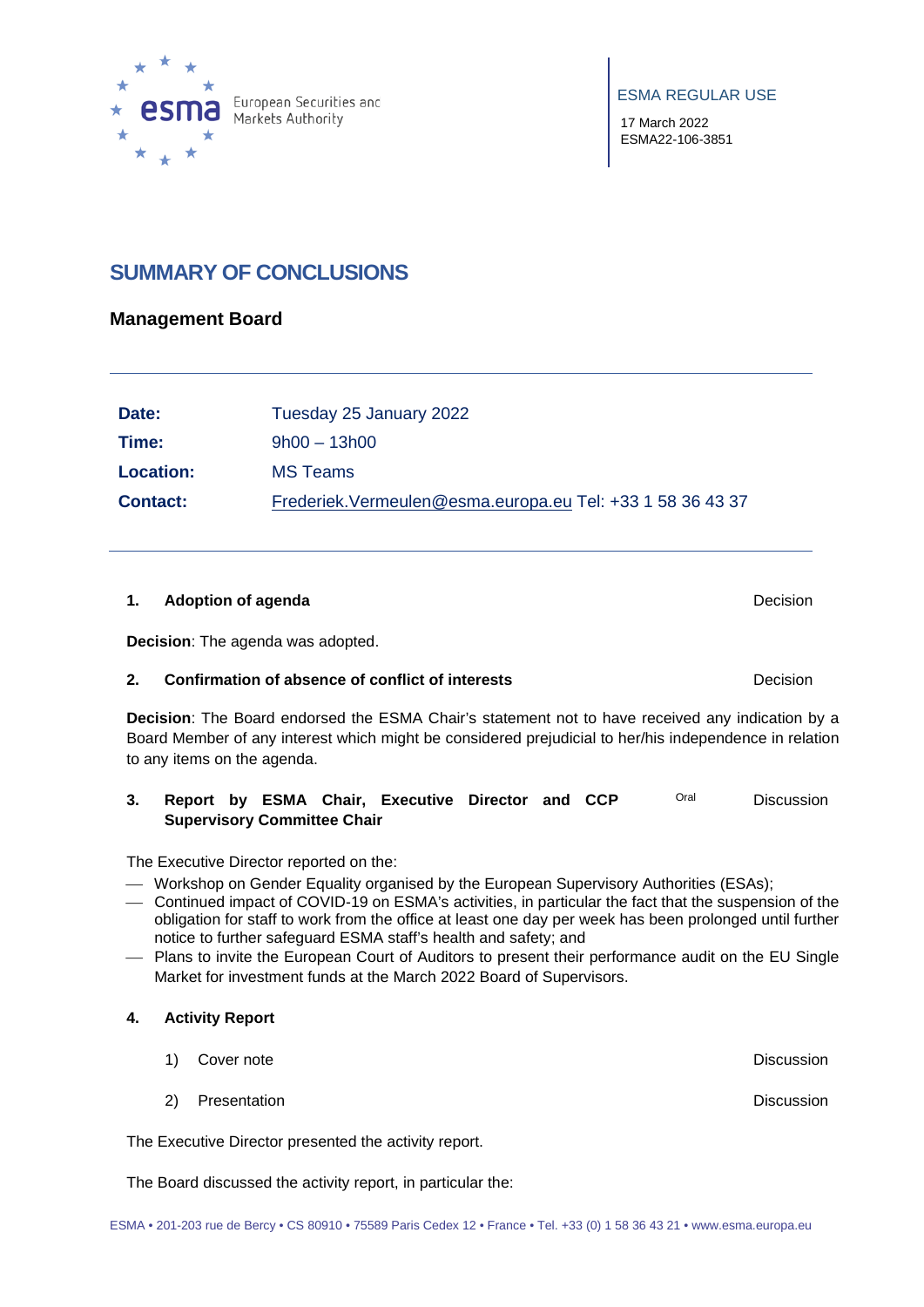

- Cooperation with the European Commission in the identification of the timeline for the adoption of delegated acts, and the risk of divergences that arises where the adoption and implementation of legislation is delayed;
- Follow-up to the European Commission Internal Audit Service's recommendations with regards to cybersecurity; and
- Importance of prioritising ESMA's activities in the area of supervisory convergence given the considerable impact on both ESMA and national competent authorities in terms of resources.

**Conclusion**: The Board discussed the activity report. It was noted that the outcome of ESMA's prioritisation exercise would be presented in the next activity report.

### **5. European Single Access Point – proposals and impact**

| 1) Presentation | Discussion |
|-----------------|------------|
|                 |            |

2) Note Discussion

The Head of the Resources Department presented the note on the legislative proposals on the European Single Access Point.

The Board discussed the note, in particular the:

- Importance of the development of a European Single Access Point for EU financial markets; and
- Need for timely preparation of the implementation whilst taking note of the remaining points of uncertainty, particularly regarding scope, timing and cost (including national implementation costs).

**Conclusion**: The Board discussed the set-up of the ESAP. It was agreed that an update would be brought to the March 2022 Board.

### **6. 2023-2025 Programming Document**

| 1) | Presentation                      | <b>Discussion</b> |
|----|-----------------------------------|-------------------|
|    | 2) Cover note                     | <b>Discussion</b> |
|    | 3) Programming Document 2023-2025 | Decision          |
|    | 4) IT Work Programme 2022-2025    | Information       |

The Executive Director presented the 2023-2025 Programming Document.

The Board discussed the programming document, in particular the resources allocated to the supervision of data reporting service providers.

The European Commission representative highlighted the number and types of posts allocated for Contract Agents and Assistant positions in ESMA's Establishment Plan.

**Decision**: The Board adopted the 2023-2025 Programming Document, subject to drafting amendments. The European Commission representative abstained from voting.

### **7. Supervisory convergence heatmap – methodology**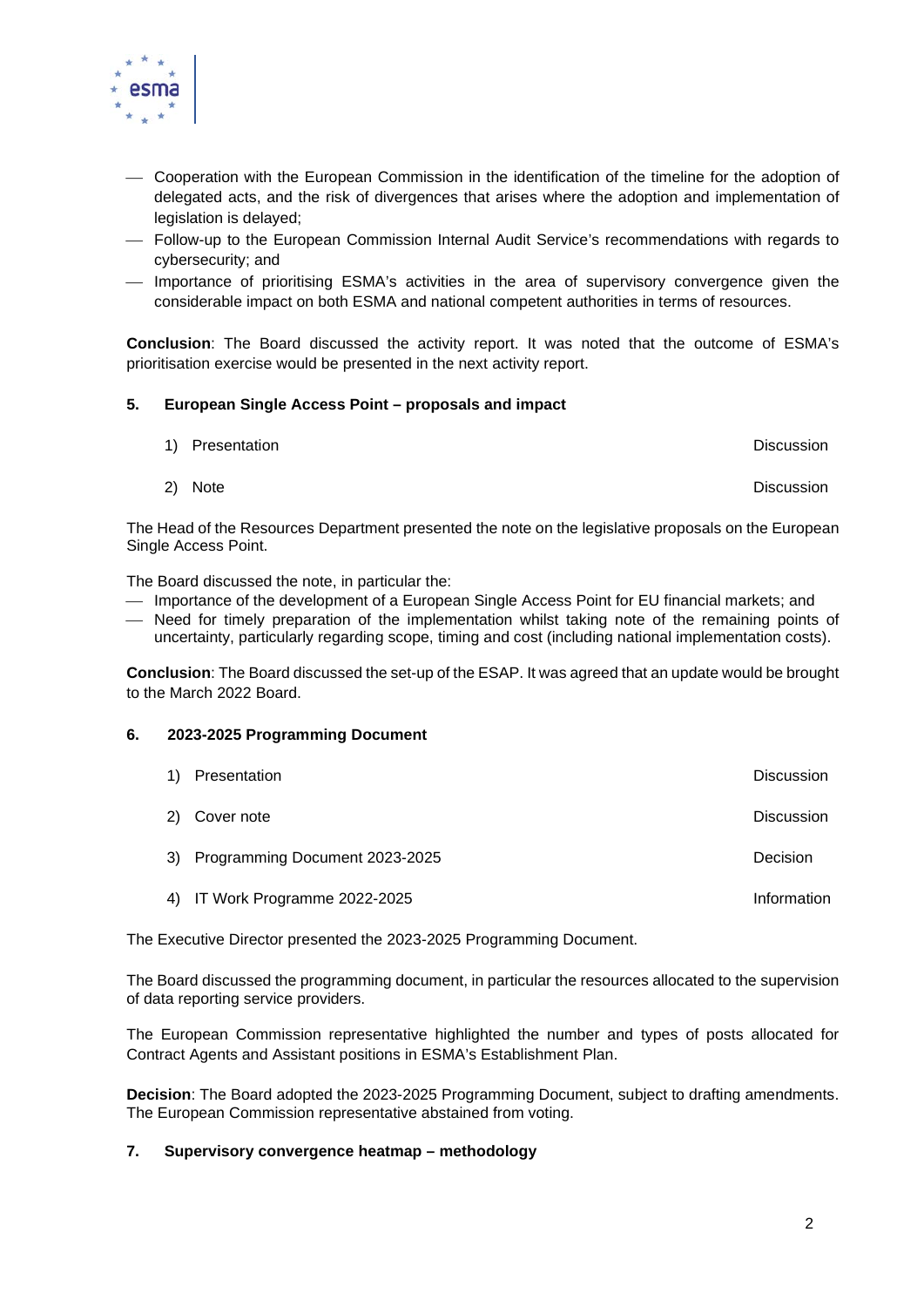- 1) Cover note **Discussion**
- 2) Presentation **Discussion Discussion**

The Head of the Investors and Issuers Department presented the proposed amendments to the supervisory convergence heatmap methodology.

The Board discussed the proposed amendments, in particular:

- The areas being reflected in the heatmap and importance of the heatmap in promoting supervisory convergence, whilst maintaining an outcomes-focused approach; and
- $-$  How to effectively incorporate input from external stakeholders.

**Conclusion**: The Board endorsed the proposed amendments to the supervisory convergence heatmap methodology.

### **8. Framework for supervisory case discussions**

| 1) Presentation | <b>Discussion</b> |
|-----------------|-------------------|
|                 |                   |

2) Note Discussion

The Head of the Convergence Unit presented the note on the stocktake on the use of the supervisory case discussions framework.

The Board discussed the note, in particular:

- The type of cases to discuss and the benefit, to the extent possible, of discussing cases prior to a supervisory decision being taken; and
- How to facilitate national competent authorities' contribution to the pool of cases for discussion.

**Conclusion**: The Board took note of the stocktake on the use of the supervisory case discussions framework.

#### **9. Follow up to 2021 Board of Supervisors Away Day**

- 1) Presentation Discussion
	- 2) Note Discussion

The ESMA Chair presented the note on the follow up to the 2021 Board of Supervisors Away Day.

The Board discussed the note, in particular the:

- Timeline for the development of the 2023-2028 Strategy;
- Priorities relating to markets in crypto-assets, including the need for supervisory convergence given the divergent approaches across the European Union and to identify the most efficient methods of communication with retail investors, as well as the proposal to set-up a task force to focus on crypto related investor protection topics and to update the existing warning on crypto assets.

**Conclusion**: The Board discussed the note and agreed with the proposed action points, which will be presented to the Board of Supervisors for approval.

#### **10./ Standing Committees**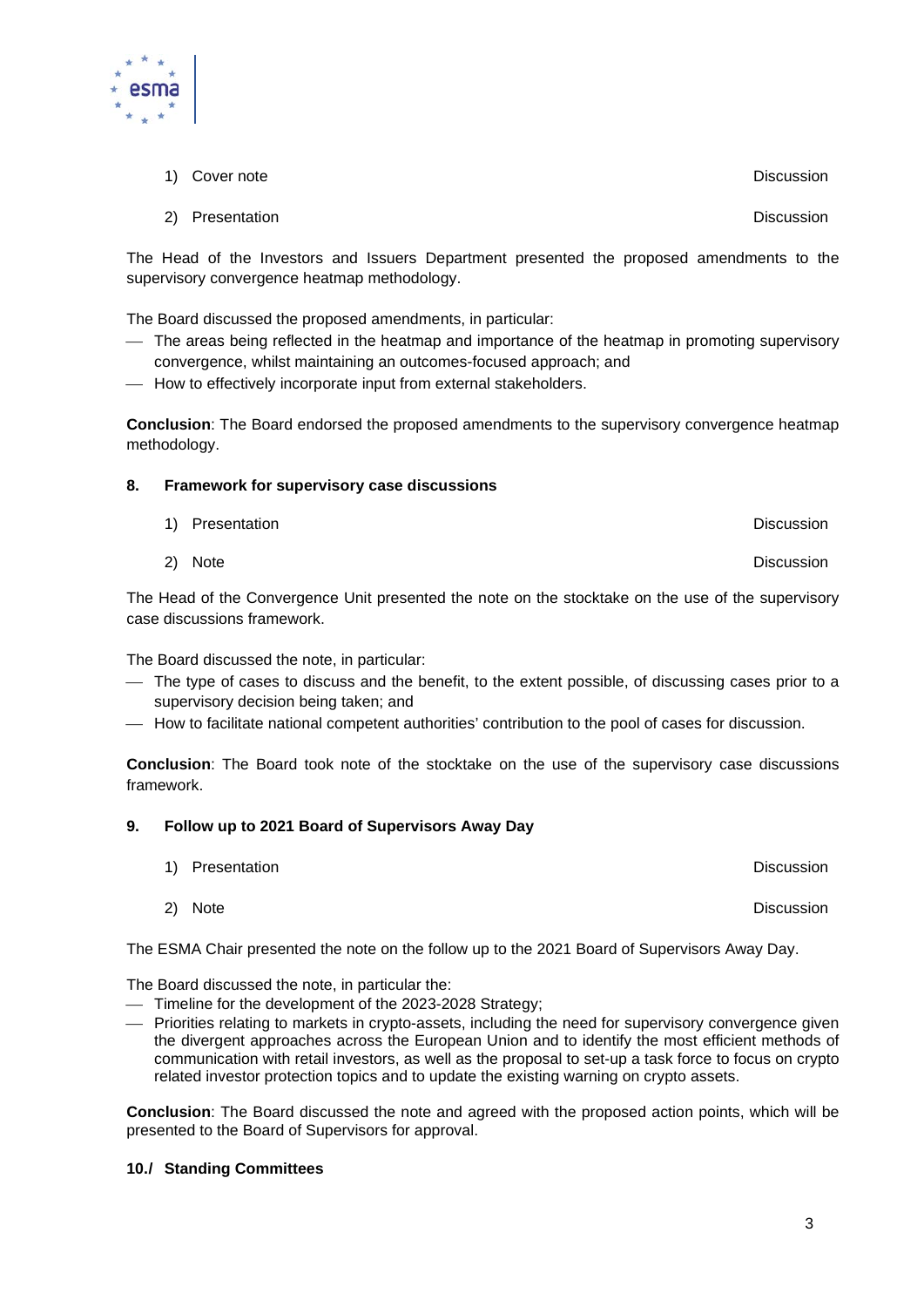

1) Presentation **Discussion** Discussion

2) Note Discussion

The ESMA Chair presented the note on standing committees.

The Board discussed the note, in particular:

- Whether to align the mandate of standing committee chairs to end on 1 December 2022 in order to review the number and structure of ESMA Groups in line with the development of ESMA's 2023-2028 Strategy; and
- The procedure for the interim replacement of standing committee chairs were a chair to step down.

**Conclusion**: The Board discussed the note and agreed with the proposal to align the mandate of standing committee chairs to end on 1 December 2022. The proposal will be presented to the Board of Supervisors for approval.

## **11. 2021 ESMA Support Functions Status Report**

1) Report and the contract of the contract of the contract of the contract of the contract of the contract of the contract of the contract of the contract of the contract of the contract of the contract of the contract of

**Conclusion**: The Board took note of the 2021 ESMA Support Functions Status Report.

**12. A.O.B.** 

**/**

4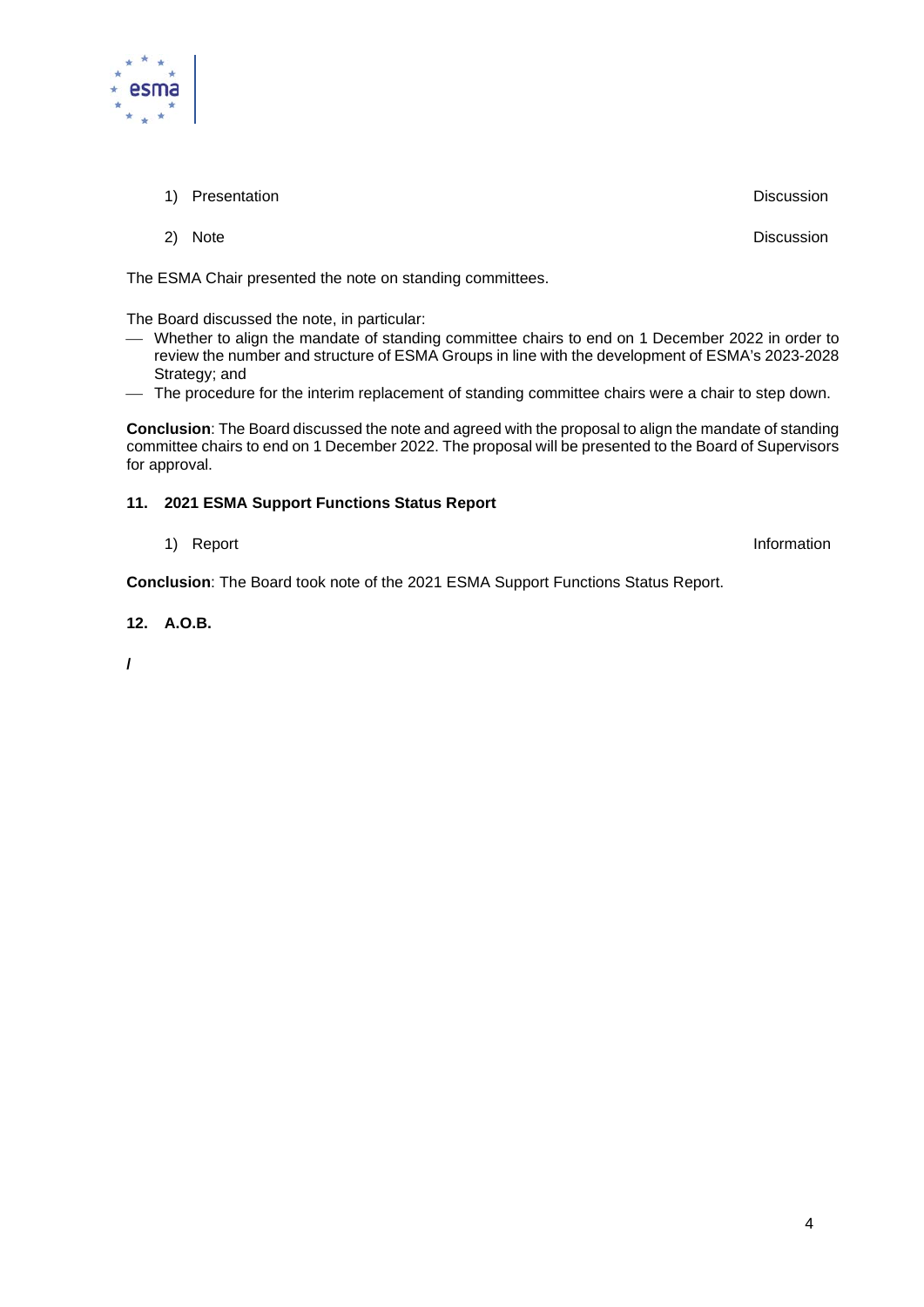

## **Participants list**

|             | <b>Members</b>             |
|-------------|----------------------------|
| <b>ESMA</b> | Verena Ross                |
| CZ          | Vojtech Belling            |
| ΙE          | Derville Rowland           |
| EL          | Vassiliki Lazarakou        |
| <b>FR</b>   | Robert Ophèle              |
| PL          | Magdalena Łapsa-Parczewska |
|             |                            |

## **Non-voting Members**

| Executive Director         | Natasha Cazenave |
|----------------------------|------------------|
| <b>European Commission</b> | Ugo Bassi        |

### **Observer**

| Vice-Chair | Erik Thedeen |
|------------|--------------|
|            |              |

## **ESMA**

| Summary of Conclusions | Frederiek Vermeulen |
|------------------------|---------------------|
|                        | Laura Weil          |
|                        |                     |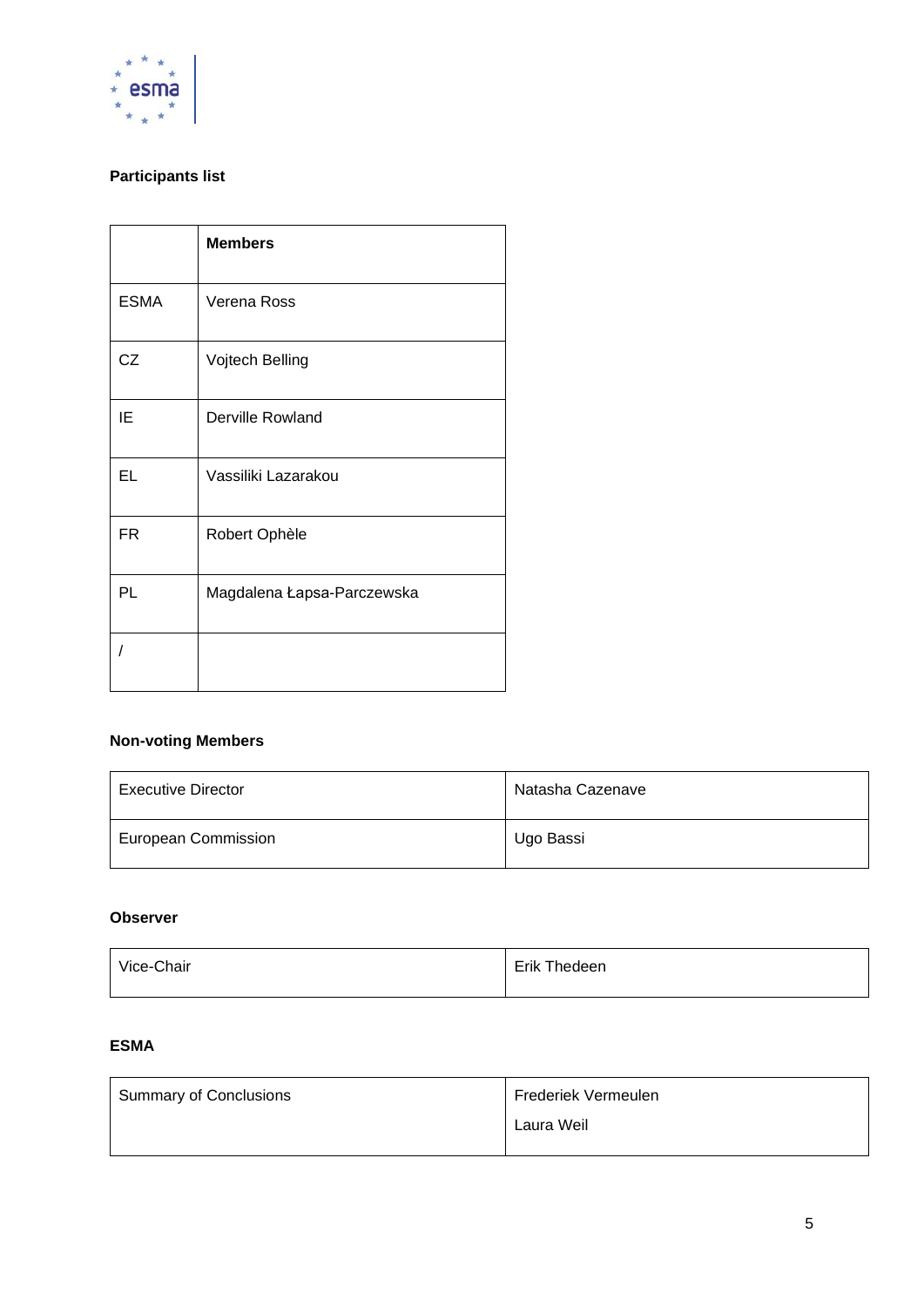

| Head of the Investors and Issuers Department | Evert van Walsum |
|----------------------------------------------|------------------|
| Head of the Resources Department             | Nicolas Vasse    |
| Head of the Convergence Unit                 | Dora Blanchet    |

For the Management Board,

Done at Paris on 17 March 2022

Verena Ross Chair